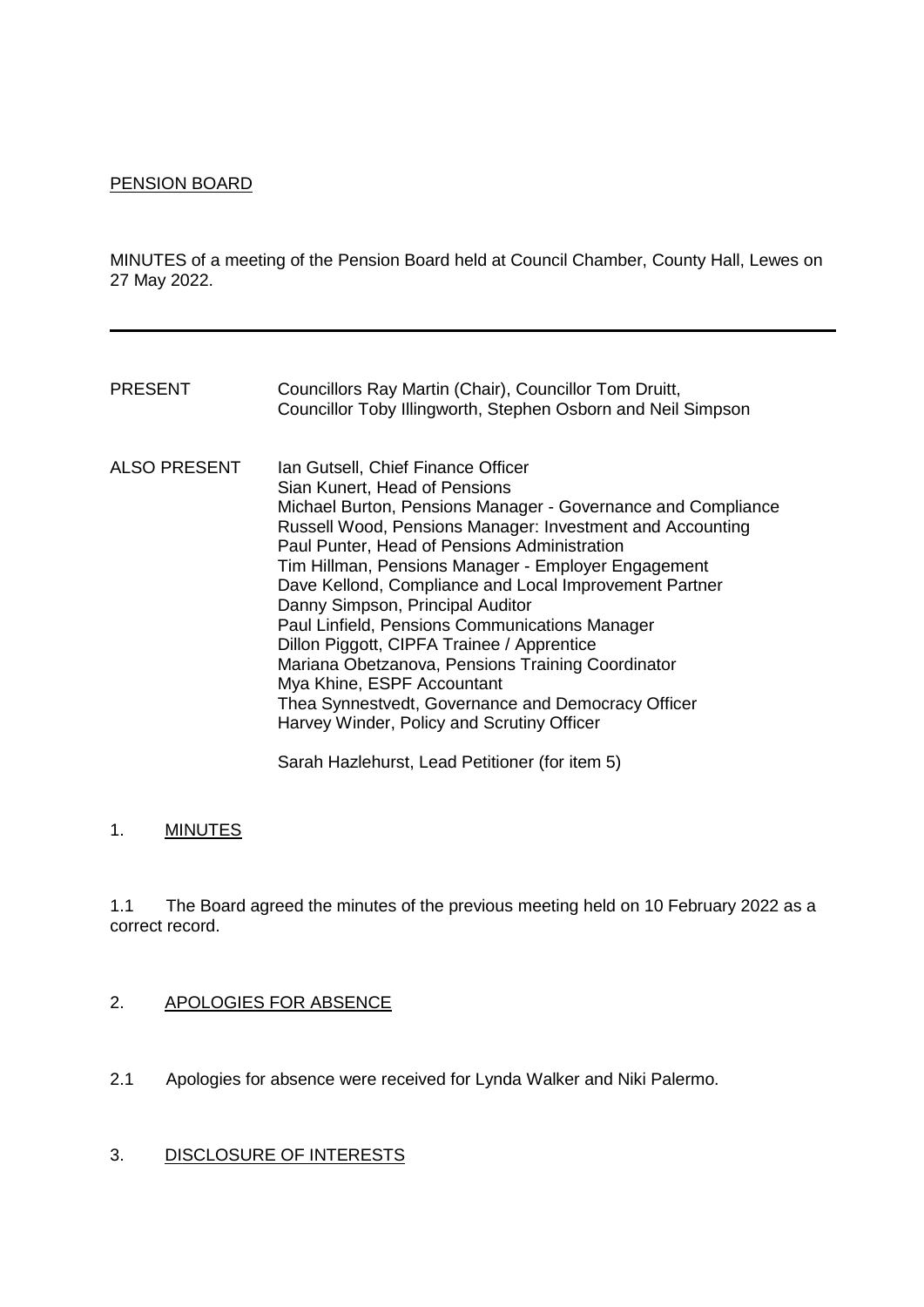3.1 There were no disclosures of interests.

# 4. URGENT ITEMS

### 4.1 There were none.

# 5. REPRESENTATION ON THE PENSION COMMITTEE

5.1. The Board considered a report on the structure of the Pension Committee and comments on governance of the East Sussex Pension Fund (ESPF or the Fund).

5.2. Ian Gutsell (IG), the Chief Finance Officer presented the report and noted a report from Councillor Tom Druitt (TD) calling on East Sussex County Council to consider representation from Brighton and Hove City Council (B&HCC) on the Pension Committee and a petition received titled ""Stop investing Brighton & Hove's pension fund in fossil fuels".

5.3. Sarah Hazelhurst (SH) as the Lead Petitioner, spoke about the Pension Scheme investing in fossil fuels and the importance for institutions to act in response to the climate emergency. SH noted that when collecting signatures for the petition, the public were surprised to learn that there are no B&HCC elected members on the Pension Committee.

5.4. TD called on the Board to request a review of the governance arrangements of the ESPF, noting that the duty of the Board is to assist the scheme members and to consider whether the Pension Committee is taking decisions in line with the legal requirements of a scheme manager of a Local Government Pension Scheme (LGPS). TD expressed concerns around climate change and the effect on eco systems and biodiversity. TD emphasised the importance of not exceeding 1.5 degree global temperature increase which is predicted to occur in 2025 if greenhouse gas emissions continue to be produced at the current rate. As B&HCC and East Sussex County Council (ESCC) had declared a climate emergency, and because fossil fuels fuel global warming. TD said that B&HCC did not believe the Fund was fulfilling its fiduciary duty to its members. He argued that there was a need for B&HCC representation on the Pension Committee. as B&HCC fell outside the geographical area of East Sussex and so its residents did not currently have elected representation on the Pension Committee.

5.5. Councillor Toby Illingworth (TI) noted that the legislation clearly states who can sit on the Pension Committee and conversations around divestment should occur at the Pension Committee not the Pension Board, since Pension Board is not able to make financial decisions regarding the ESPF.

5.6. Neil Simpson (NS) noted that although the legislation states that only the administering authority (ESCC) can sit on the Pension Committee, there has been considerable reorganisation of local government at the time that B&HCC separated from ESCC. NS noted that this reorganisation has resulted in a lack of democratic representation for a substantial part of the fund membership who did not live in the East Sussex area. NS gave examples of other authorities who have co-opted representation on their Pension Committees who are not members of the administering authority, such as the West Midlands Pension Fund. He also suggested that the Pension Committee may not be a "finance committee" as set out in S.102 of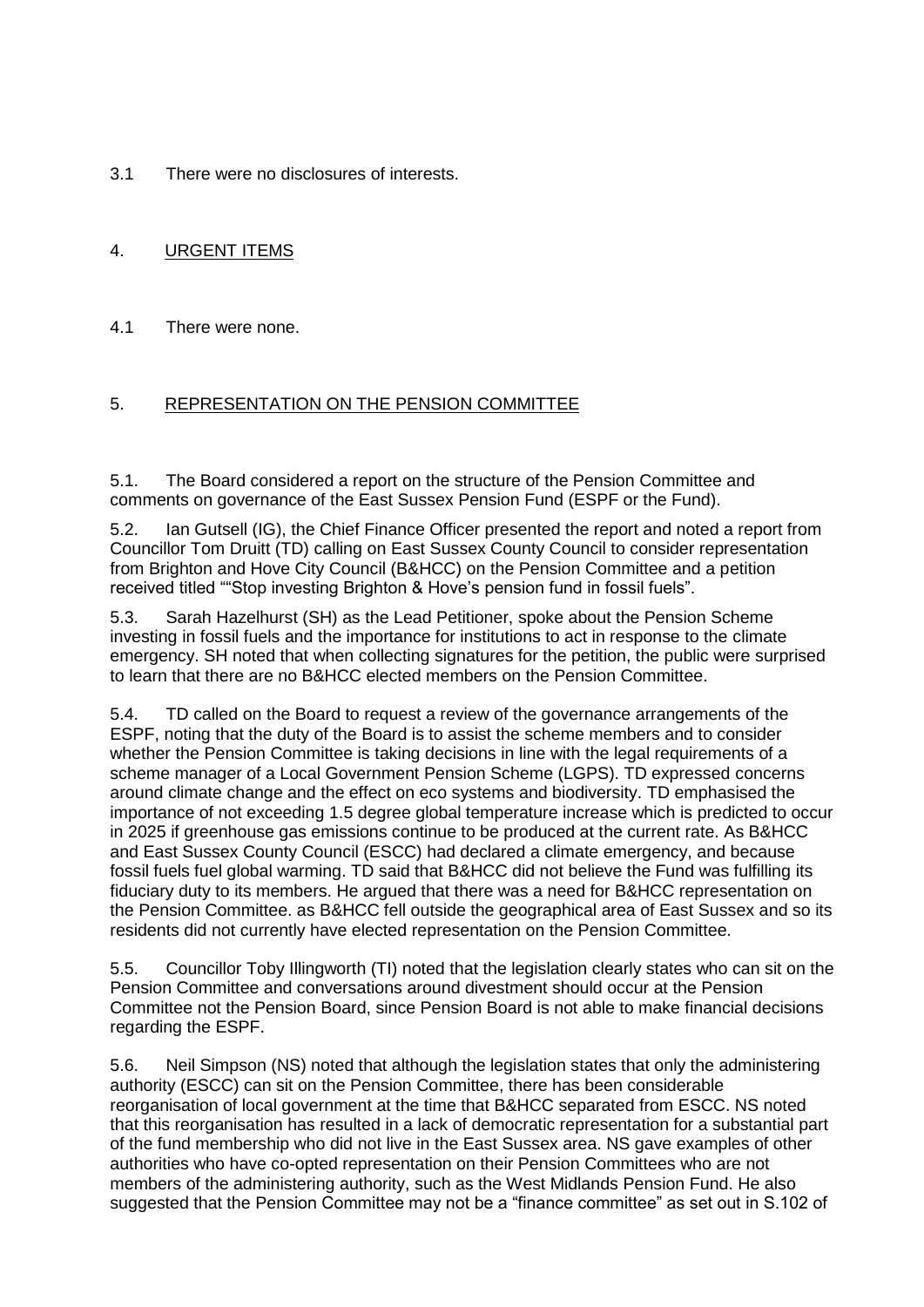the Local Government Act 1972, as it is not making decisions on the financial affairs of the local authority or its area but of scheme members. NS asked if there is potential to review the governance of the Pension Committee in light of these factors.

5.7. IG noted that beneficiaries of the ESPF are worldwide and not just those living in East Sussex or Brighton and Hove. IG advised that ESCC as the administering authority supports all beneficiaries.

5.8. TI noted that if the Pension Committee allowed representation from B&HCC, this could open the possibility for co-opted members from many other locations requesting representation, as the Fund has members living across the country and abroad.

5.9. Sian Kunert (SK) said that there had been more than one legal opinion published that had concluded a pension committee is a finance committee and the Fund had also taken its own legal advice on the matter. SK noted that Pension Committees that do have co-opted members on the Committee in many of these cases will have an investment sub-committee comprising solely of administering authority members to make investment decisions in order to get around the restrictions of S.102 of the 1972 Act.

5.10. TD noted that beneficiaries who may now be living internationally or nationally outside of East Sussex or Brighton and Hove would all have once worked within East Sussex or Brighton and Hove, and therefore representation of both geographic areas should be considered for the appointment of Pension Committee. TD noted that since B&HCC is no longer part of ESCC, there is a democratic deficit giving rise to an asymmetry in representation on the Committee. TD questioned why the Pension Committee is subject to proportional representation regarding elected members from the administering authority and why the committee consists solely of elected members and not advisors or other co-opted members.

5.11. TI noted that residents of Brighton & Hove are already represented via B&HCC membership of the Pension Board, which has the role of assisting the Fund and ensuring it is fulfilling its obligations to employers and scheme members.

5.12. TD acknowledged that he represents B&HCC as an employer on the Pension Board however B&HCC has no representation on the Pension Committee where decisions on investments are made. TD asked whether consideration could be given to restructuring the Pension Committee similarly to local authorities who have co-opted members including councillors from other authorities on their Pension Committee.

5.13. TD argued that divestment from fossil fuels will directly impact companies selling fossil fuels by reducing the value of their share price and impacting their ability to raise capital.

5.14. The Chair noted that fossil fuel companies already have enough capital to invest in exploration of new oil and gas fields meaning that divestment from their stocks would have no impact on their capital reserves. This means divestment, or disengagement, will not encourage the fossil fuel companies to reduce their carbon footprint. Engagement with the companies has more impact on tackling climate change and engagement can only occur whilst the Fund is a shareholder.

5.15. The Chair noted that all Pension Board members share concerns regarding climate change, however, total divestment, which is in effect disengagement, will not be in the best interests of scheme members and will not influence fossil fuel companies to change their behaviours in response to the climate emergency. The Chair noted that at the recent Pensions and Lifetime Savings Association Investment Conference 2022, it was collectively agreed by the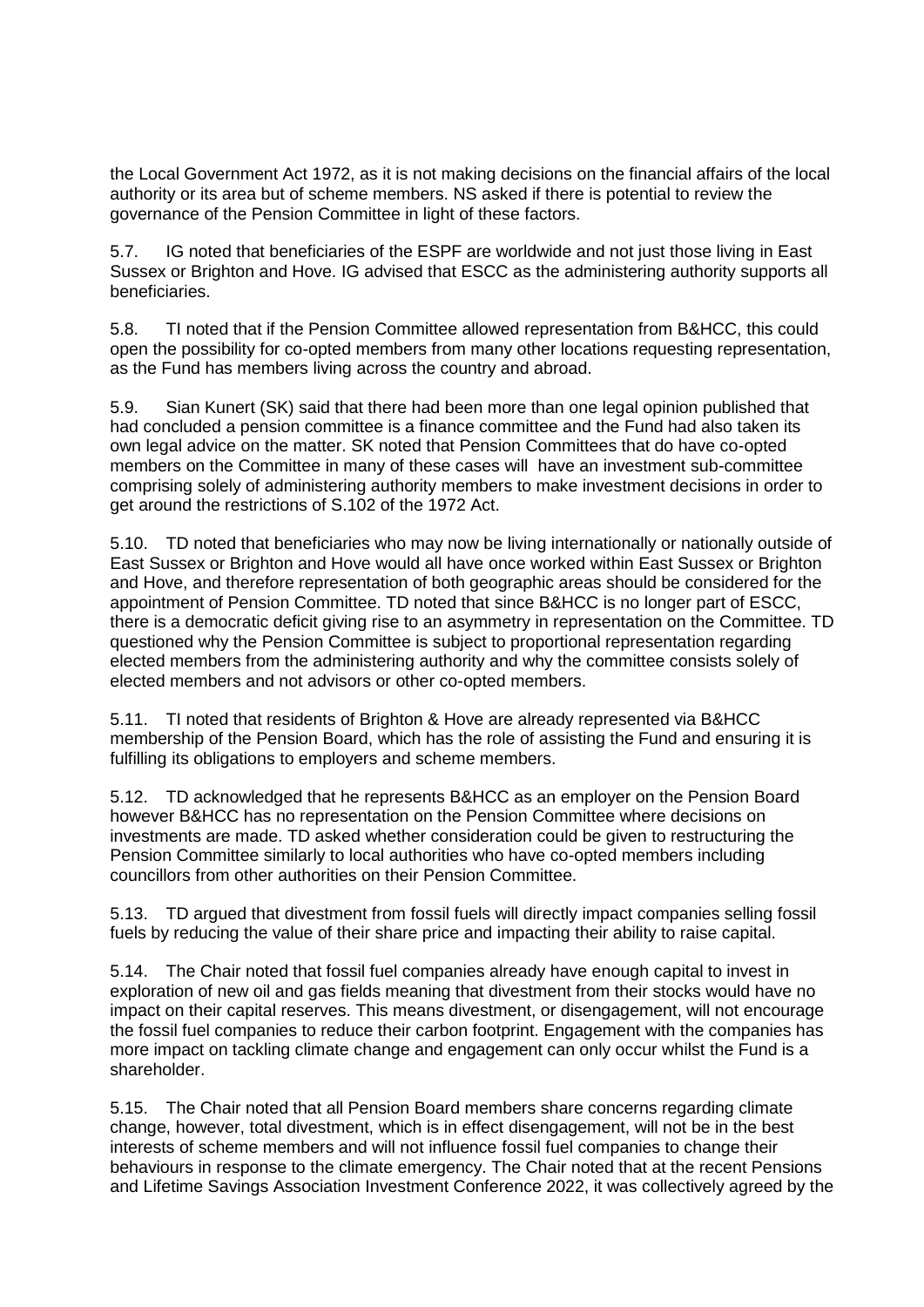delegates that engagement has more impact and influence over climate change than divestment.

5.16. TI urged the Board to read the revised stewardship codes containing examples of how engagement produces better results regarding Environmental, Social and Governance (ESG) responsibilities, particularly in emerging markets.

5.17. TD suggested that there are examples where engagement with fossil fuel companies has not been effective in changing their behaviour or strategy relating to climate change.

5.18. Stephen Osborne (SO) noted that whilst the Fund considers ESG factors in its investment decisions, the objective of the Fund is to maximise financial benefit for scheme members and employers have their own objectives to reach carbon net zero. SO asked if any work has been done to consider whether the Fund's investment strategy aligns with its employers' climate objectives.

5.19. SK explained that the Fund has increased communications including engaging with employers and members through the communication strategy of the Fund, which will be discussed in more detail at agenda item 13. It was noted that engagement has increased due to appointment of a new Communications Manager, more involvement through the Employers' Forum where there is an investment topic presented, newsletters and surveys. The goal of the Pension Fund is to generate return, however, climate change is an identified financial risk which is included in the risk register and influences decision making, the fund is reporting on this area and the Fund will need to set net zero target and plans in the coming work plans to meet TCFD requirements.

5.20. TD moved a motion to "Request that the Governance Committee review the governance arrangements of the Pension Committee, taking into account other examples". The motion was carried.

5.21. The Board RESOLVED to request that the Governance Committee review the governance arrangements of the Pension Committee, taking into account other examples.

#### 6. PENSION COMMITTEE AGENDA

6.1 The Board considered a report containing the draft agenda for the Pension Committee meeting due to be held on 17 June 2022 and on the 20 July 2022.

6.2 The Board RESOLVED to note the report.

# 7. GOVERNANCE REPORT

7.1 The Board considered a report providing an update on various governance workstreams completed and changes affecting LGPS and the ESPF.

7.2 NS asked whether the dialogue with ACCESS Joint Committee regarding representation has been collective between East Sussex and other LGPSs. SK confirmed that other Boards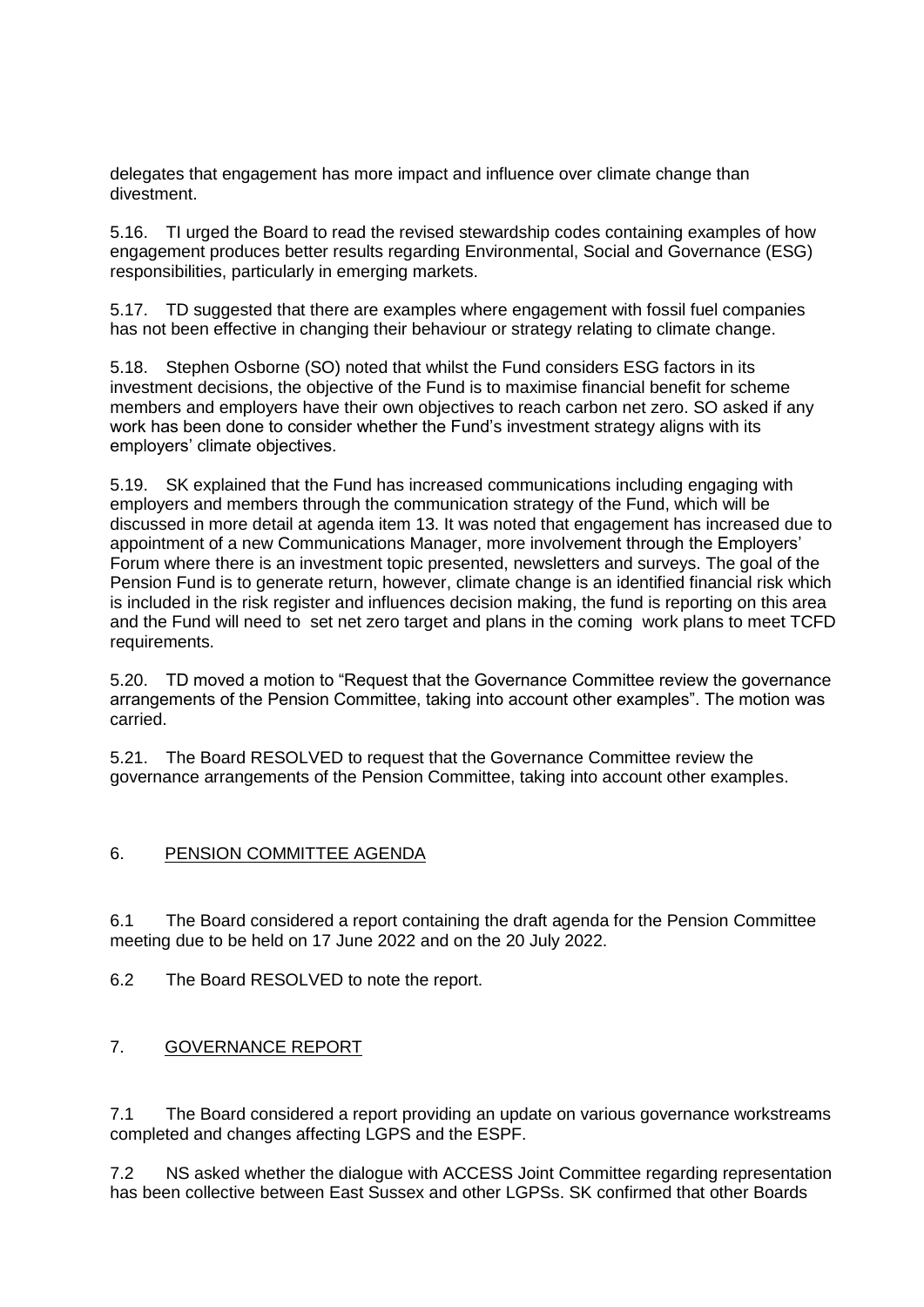had fed into the ACCESS Joint Committee with similar concerns regarding their proposal for rotating representation and an amended motion was put forward however this was not successful. SK advised that Board member representatives will be able to attend meetings of ACCESS Joint Committee as observers following changes to the Inter Authority Agreement (IAA) to legally permit attendance.

7.3 SK said that two nominations for observers of the ACCESS Joint Committee are being sought and suggested one nominee be a Member representative. The Chair nominated himself and noted that two of the three Board member representatives not currently present at the Pension Board meeting would be given the opportunity to put themselves forward.

7.4 Michael Burton (MB) advised that a Vice Chair is to be appointed for the Pension Board from amongst the scheme member representatives. It was suggested the Board consult with absent Board Members Lynda Walker and Niki Palermo to ascertain interest in nomination for Vice Chair for consideration by the Governance Committee. NS advised that as he had just joined the Pension Board his preference would be for one of the other Member representatives to take on the position of Vice Chair.

7.5 TD questioned why Board members were listed under the section "Committee Membership and Representation" in the Governance Compliance Statement.

7.6 SK clarified the wording was from a standard template and that the Board is considered the "secondary committee structure" within the terminology.

7.7 The Board RESOLVED to:

- 1) Note the report and its appendices;
- 2) Request that officers seek a Vice Chair nomination via email from the two scheme member representatives who sent their apologies for the Board meeting;
- 3) Agree to nominate the Chair as an observer for the ACCESS Joint Committee; and
- 4) Request that officers seek a second ACCESS Joint Committee observer via email from the two scheme member representatives who sent their apologies for the Board meeting.

# 8. EMPLOYER ENGAGEMENT AND CONTRIBUTIONS REPORT

8.1 The Board considered a report providing updates on Employer Engagement activities and the collection of Employer contributions up to March 2022 which were due on 19 April 2022.

8.2 TD asked for an update regarding B&HCC and their data problems.

8.3 Tim Hillman (TH) advised that there have been some issues regarding data that has not come through from B&HCC yet and officers have liaised with B&HCC to reconcile the data the Pension Fund holds with data received by B&HCC payroll team to be able to upload data within the i-Connect system for the Annual Benefits Statements. Paul Punter (PP) noted that B&HCC were written to by the Fund last year and were reported to the Pensions Regulator the year before that, for the quality of the data provided to the Fund. PP advised there have been issues with new starter and leaver data, casual workers and people changing roles. PP advised that a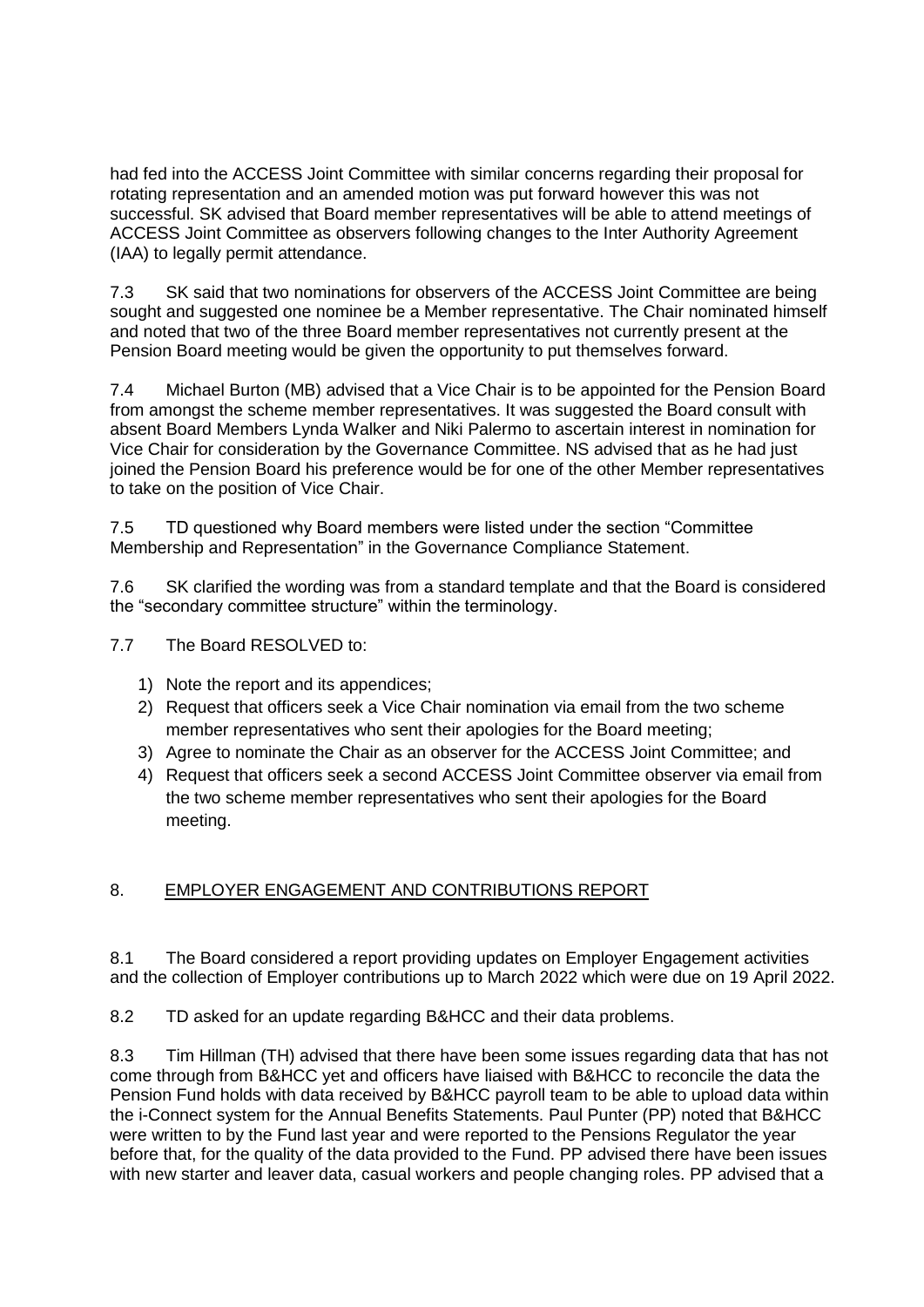significant amount of data has now been received and B&HCC is looking to be moving into a more positive position from its previous poor position.

8.4 The Chair asked TD to feedback to B&HCC regarding their failure to meet their legal requirements to provide data to the Fund , acknowledging the efforts it has made to rectify issues to date.

8.5 TD advised that he will feedback and acknowledged that efforts have been made regarding the software interface and working with third party providers.

8.6 NS asked about i-Connect engagement and what opportunities there have been to engage with other employers.

8.7 The Chair advised that there is an engagement team which has been supported by the Board and extra budget has been allocated to improve engagement. SK noted that the engagement team have been tied up with i-Connect and have not had capacity to do outreach work with employers yet, since the resource shortages from bringing pension administration back in-house. The Chair noted that late payments have decreased which shows how communication with employers appears to be working well.

8.8 TI asked whether any particular employer was making regular late payments to the Fund.

8.9 TH confirmed that there has been one employer who has been warned and fined in the last six months due to late payments, however, the employer engagement team is in regular contact to ensure employers improve the timeliness of their payments.

8.10 The Board RESOLVED to note the report.

#### 9. PENSIONS ADMINISTRATION REPORT

9.1 The Board considered a report providing an update on matters relating to Pensions Administration activities.

9.2 NS asked about the helpdesk call answering time target of 20 seconds, since it was not being achieved.

9.3 PP noted that the in-house administration service was brought in-house relatively recently with a step up in standard expectations of the helpdesk and was not yet meeting the target, which he said is very ambitious given the call answering time for many utility and telephone companies can be several minutes. Nevertheless, call answer times have seen improvement from minutes to seconds. PP agreed to share the answering times at the next meeting of the Pension Board.

9.3 TD noted that although most new pensions admin targets are more ambitious than old targets, for 6A and 6B, the new target is less ambitious and asked why this is the case.

9.4 PP advised that the targets were discussed at previous Board meetings and the new targets align better with industry averages. PP noted that it was agreed that targets would be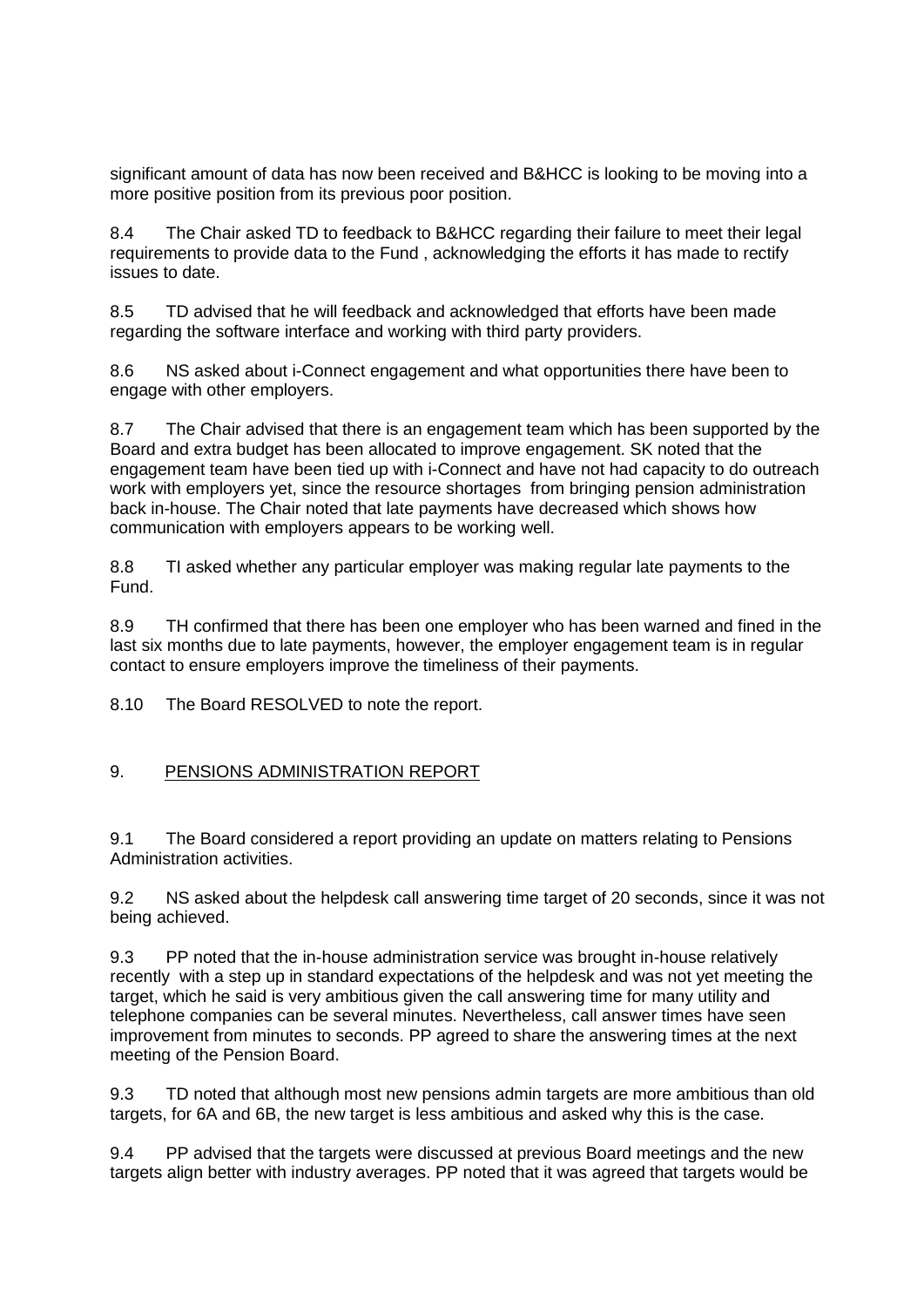reviewed after 6 months and will therefore bring target proposals to the next Pension Board meeting.

#### 9.5 The Board RESOLVED to:

1) note the report; and

2) note that call answering times and new target proposals will be included in the next Pension Administration Report.

#### 10. INTERNAL AUDIT REPORTS

10.1 The Board considered two internal audit reports contained in appendices 1 and 2 of the report.

- 10.2 The Board RESOLVED to note the reports including:
	- Pension Fund Investments 2021/22 (Appendix 1): and
	- Pension Administration People, Process and Systems 2021/22 (Appendix 2).

#### 11. EAST SUSSEX PENSION FUND 2021/22 BUDGET QUARTERLY REPORT

11.1 The Board considered a report on the 2021/22 Financial Outturn.

11.2 TD asked for clarity regarding value for money of investment managers and the additional cost involved in bringing the Pensions Administration Team back in-house

11.3 Russell Wood (RW) noted that although it is difficult to establish cost regarding investment manager fees, there is a cost transparency initiative to establish a baseline for the Industry and more information can be brought to the next Board meeting. RW noted that it is difficult to compare costs of the new Pension Administration Team with the team within Orbis, as the charging mechanism was different, and the Team have been through a number of outsourcing providers in the preceding years. The Chair suggested that the current year should be considered the baseline for value for money of the function and that bringing administration in-house was not motivated by cost saving but by improved oversight and quality of service. SK clarified further that it is not easy to compare investment manager fees as they are paid as a percentage of the assets that they manage, which are subject to market fluctuations.

11.4 TD asked for more information on cost breakdown of investment manager fees at a future meeting.

11.5 SK advised that Board members will be able to see these figures in the accounts and annual report that will be considered at the next meeting of the Board. The Chair noted that until the cost transparency initiative has been undertaken, it will be difficult to observe the full picture regarding cost.

11.6 SO asked if the underspend in the staffing budget is due to ongoing recruitment of staff.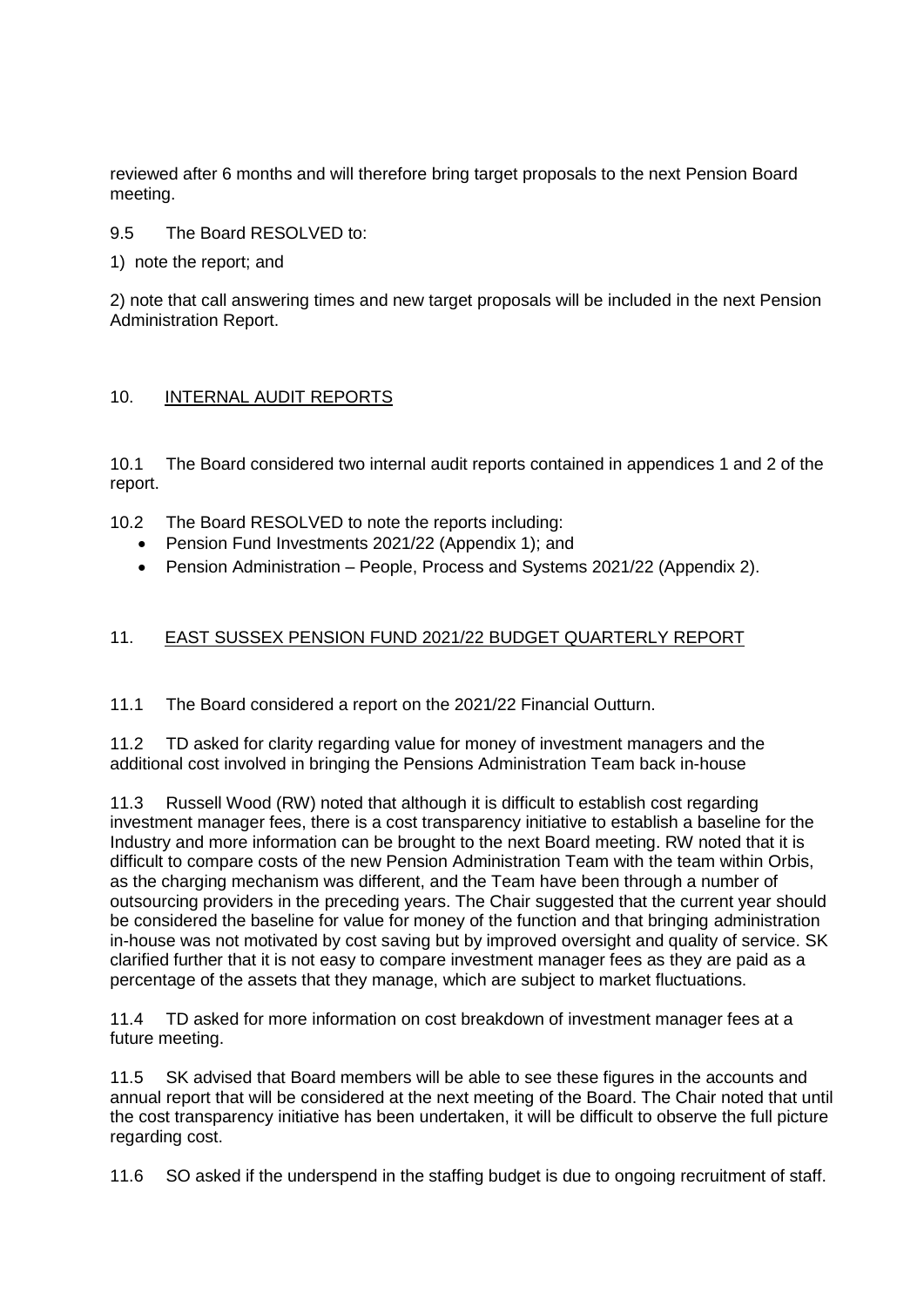11.7 RW confirmed that the underspend is mostly due to in-sourcing of the Pension Administration Team and the ongoing work to recruit the right people to the roles. PP confirmed that there are currently between 8 and 10 vacancies within the team.

11.8 The Board RESOLVED to note the report.

### 12. EAST SUSSEX PENSION FUND RISK REGISTER

12.1 The Board considered a report on the updated risk register for the Fund. The Chair commented that this document was difficult to read and asked if the Officers could summarise it to make it easier for Board members to comprehend. IG suggested that a summary format that was used for Audit Committee when considering risk register items of the Council could also be used for the Pension Fund. SK agreed to investigate this possibility.

#### 12.2 The Board RESOLVED to:

- 1) Endorse the removal of Risk A4 Risk on Dissolution of Business Operations from Orbis to ESCC
- 2) Endorse the removal of Risk A6 Major Incident preventing staff access to office
- 3) Endorse the increased risk rating of Risks I5 for Funding risk due to higher inflation and I10 - External Fraud
- 4) Agree that there are no further risks to include on the risk register

# 13. COMMUNICATIONS REPORT

13.1 The Board considered a report providing updates on the 2022 Communications Strategy and activity since the previous meeting.

13.2 The Board RESOLVED to note the report.

# 14. TRAINING REPORT

14.1 The Board considered a report providing updates on the delivery of the annual training plan and change to the training strategy.

14.2 The Chair noted that he had tried the online training system and asked if it was going to be made available to all Board members.

14.3 PP confirmed that the system is available for all Board members and Pension Committee members and that the training co-ordinator would get in touch with Board members to ensure they could access.

14.4 The Board RESOLVED to note the report.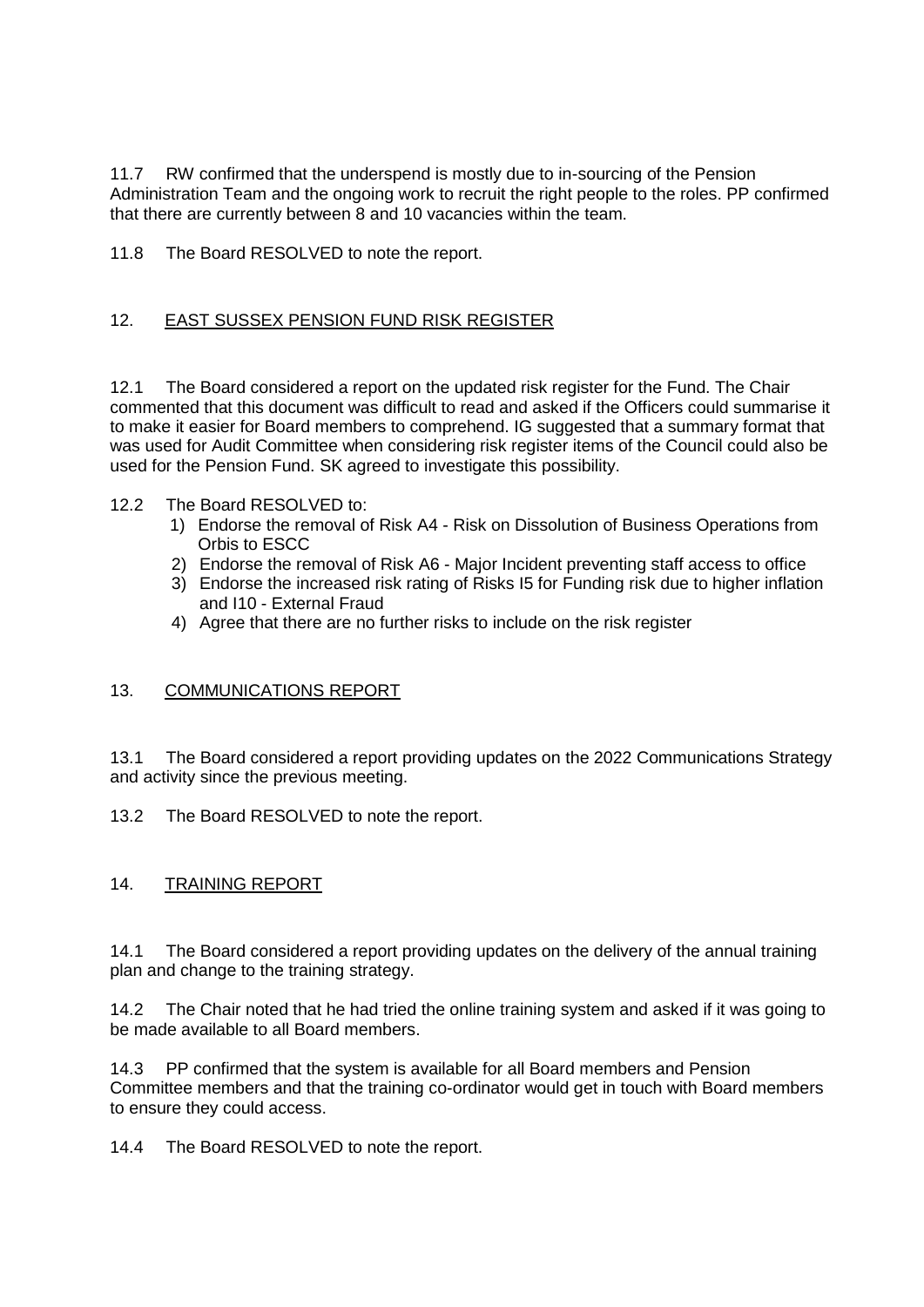# 15. EXTERNAL AUDIT PLAN FOR THE EAST SUSSEX PENSION FUND 2021/22

15.1 The Board considered a report on the content of the East Sussex Pension Fund external audit plan for 2021/22.

15.2 The Board RESOLVED to note the report.

# 16. ANNUAL REPORT OF THE PENSION BOARD

16.1 The Board considered a report on the work completed by the Pension Board and the actions taken by the ESPF, including training undertaken in the past 12 months.

16.2 The Chair asked if there had been consideration of the request to increase the number of people on the Pension Board. SK confirmed that officers have been looking into the request and a report will be ready for the next Board meeting.

16.3 TD noted that the Communication Working Group has completed a lot of work and communications have improved. He asked if the work of the Communication Working Group could be included in the Annual Report of the Pension Board.

16.4 SK noted that she will work with the Chair to include something about the Communication Working Group in the final version of the Annual Report of the Pension Board. The Chair agreed this would be welcome.

16.5 The Board RESOLVED to note the report.

#### 17. WORK PROGRAMME

17.1 The Board considered report on the combined Pension Board and Pension Committee work programme.

17.2 The Chair asked if any members of the Board have completed any training since the last meeting of the Board.

17.3 TD noted that he had completed some online training modules. SK asked that Board members communicate all training completed or events attended to Mariana Obetzanova so that it can be recorded as part of the statutory requirement.

17.4 SK noted that the accounts, audit report and covenant review report are due in September and there is work currently being undertaken regarding a good governance decision making matrix. SK noted that the draft funding strategy statement is due at the September Board meeting. SK noted that there may be a recommendation to treat academies under a pooled basis.